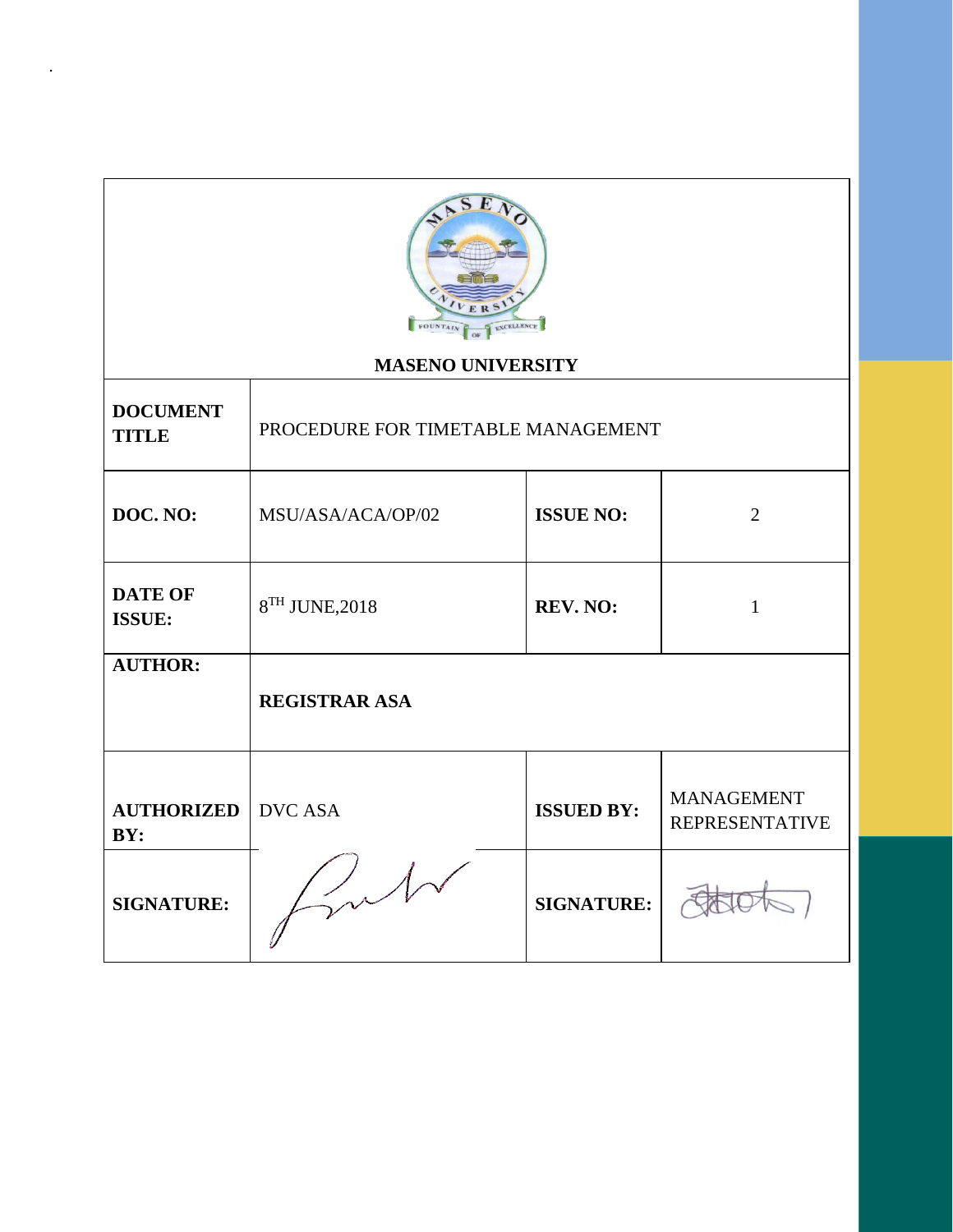| <b>I DOCUMENT</b>    | PROCEDURE FOR TIMETABLE MANAGEMENT |                 |  |
|----------------------|------------------------------------|-----------------|--|
| ∣ DOC. NO:           | MSU/ASA/ACA/OP/02   ISSUE NO:      |                 |  |
| <b>DATE OF ISSUE</b> | $8^{TH}$ JUNE, 2018                | <b>REV. NO:</b> |  |

# **0.1 DOCUMENT CHANGES**

|                  | Date                                              | Details of Change |                                              | Authorization  |
|------------------|---------------------------------------------------|-------------------|----------------------------------------------|----------------|
|                  | $(dd{\text{-}\!\!\,\text{mm-}}\text{\small{yy}})$ | Page              | Clause/sub clause                            | Title          |
| 1.               | 08/06/2018                                        | $\mathbf{1}$      | Inclusion of Author, Title and issuance      | <b>DVC ASA</b> |
|                  |                                                   |                   | by MR on cover page                          |                |
| $\overline{2}$ . | 08/06/2018                                        |                   | Clause 0.2 reviewed to state the             | <b>DVC ASA</b> |
|                  |                                                   | $\overline{2}$    | procedure shall be available on the          |                |
|                  |                                                   |                   | University website                           |                |
| 3.               | 08/06/2018                                        | $\overline{2}$    | 0.1 Inclusion of page and title columns in   | <b>DVC ASA</b> |
|                  |                                                   |                   | document change table                        |                |
| $\overline{4}$ . | 08/06/2018                                        | $2 - 5$           | Rearrangement of clauses as a result of      | <b>DVC ASA</b> |
|                  |                                                   |                   | omission of title that was previously        |                |
|                  |                                                   |                   | clause 1                                     |                |
| 5.               | 08/06/2018                                        | $\overline{2}$    | 1. Omission of title.                        | <b>DVC ASA</b> |
| 6.               | 08/06/2018                                        | 3                 | 3.1 and 3.7 Reference to ISO 9001:2015       | <b>DVC ASA</b> |
|                  |                                                   |                   | Standard and MSU/VC/MR/OP/01                 |                |
| 7.               | 08/06/2018                                        | $\overline{3}$    | Omission of title hence purpose becomes      | <b>DVC ASA</b> |
|                  |                                                   |                   | clause 1                                     |                |
| 8.               | 08/06/2018                                        | $4 - 5$           | 6.0 was split into two sections to cater for | <b>DVC ASA</b> |
|                  |                                                   |                   | both teaching and examinations               |                |
|                  |                                                   |                   | timetables                                   |                |
| 9.               | 08/06/2018                                        | All               | Change of font type and size                 | <b>DVC ASA</b> |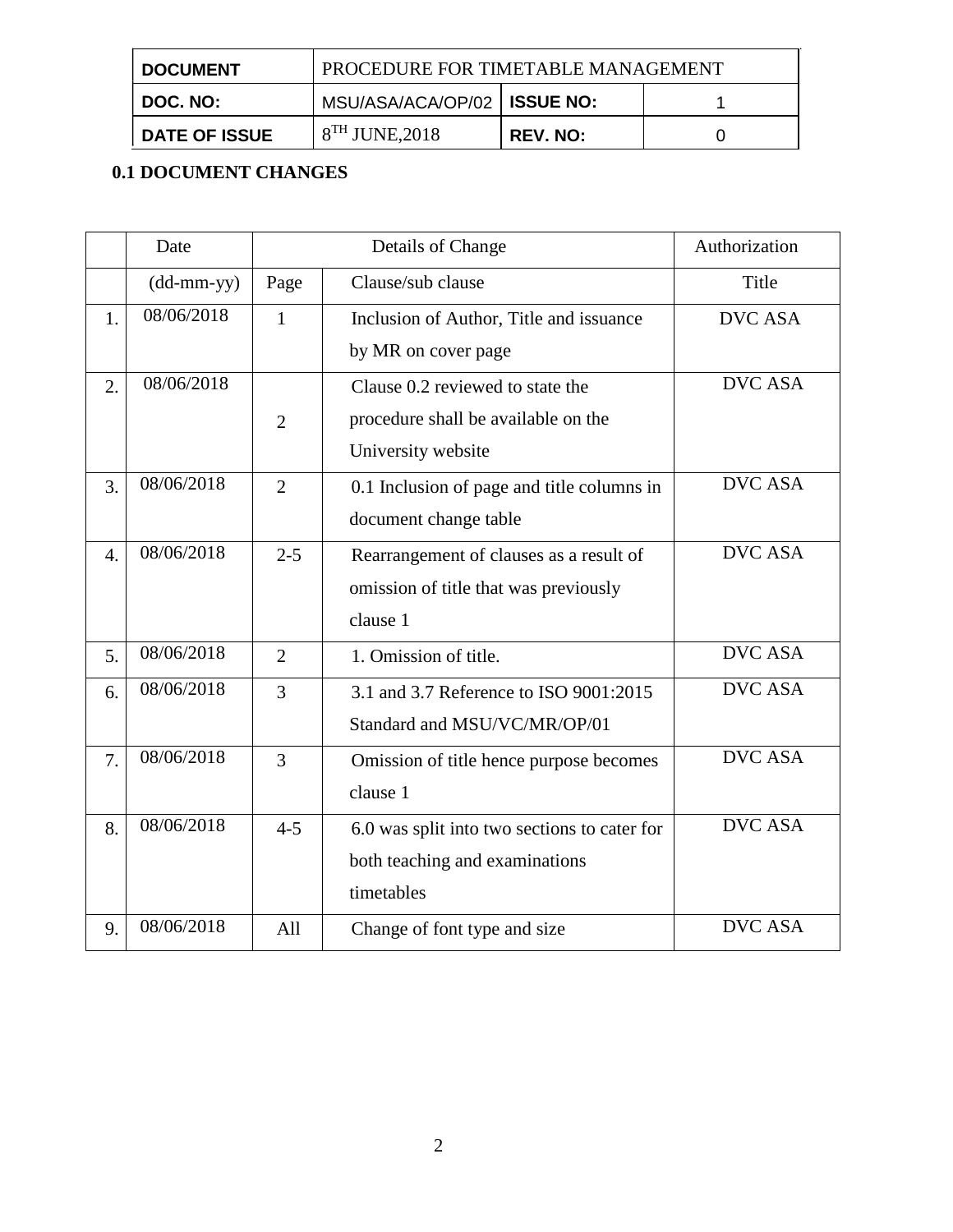| ∣ DOCUMENT           | PROCEDURE FOR TIMETABLE MANAGEMENT |          |  |
|----------------------|------------------------------------|----------|--|
| $\vert$ DOC. NO:     | MSU/ASA/ACA/OP/02   ISSUE NO:      |          |  |
| <b>DATE OF ISSUE</b> | $8TH$ JUNE, 2018                   | REV. NO: |  |

### **0.2 DOCUMENT DISTRIBUTION**

This procedure shall be available on Maseno University website for authorized users.

## **1. PURPOSE**

This Procedure defines the ways of management of both teaching and examination time tables.

## **2. SCOPE**

This procedure covers identification of semester courses and their timetabling both for teaching and examination.

## **3. REFERENCES**

- 3.1 ISO 9001: 2015: Quality Management Systems Requirements
- 3.2 Quality Manual
- 3.3 Maseno University Statutes 2013 (Revised 2018)
- 3.4 List of courses for the semester
- 3.5 List of lecture halls and their capacity
- 3.6 Examination Rules and Regulations
- 3.7 MSU/VC/MR/OP/01

## **4. TERMS AND DEFINITIONS**

- 4.1 **VC** Vice Chancellor
- 4.2 **DVC, ASA** Deputy Vice Chancellor, Academic & Student Affairs
- 4.3 **Registrar ASA** Registrar, Academic & Student Affairs
- 4.4 **Statutes** are regulations made by the council for control and Administration of the University effective operations.
- 4.5 **Senate**  Is the academic authority for the University and it has general control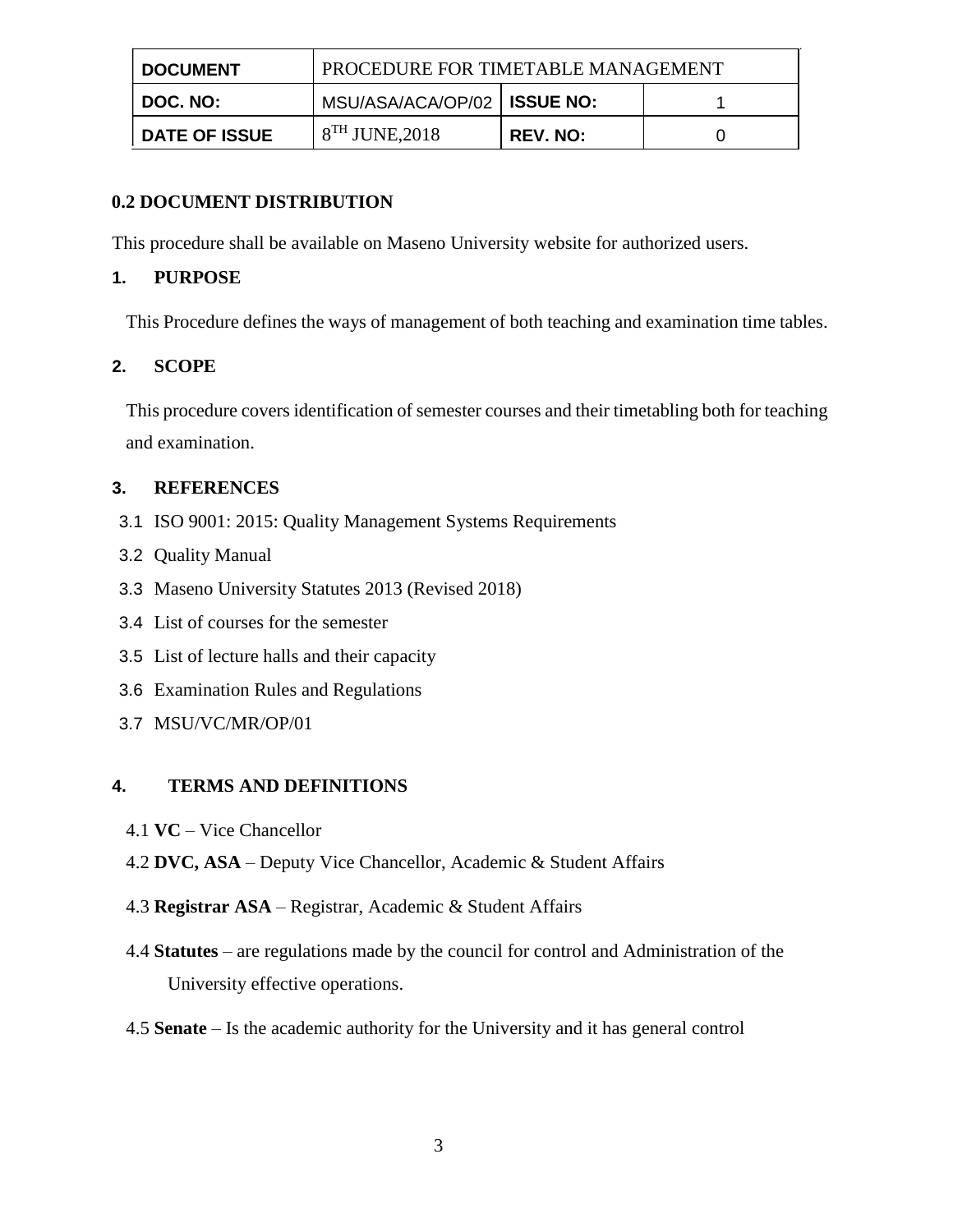| <b>DOCUMENT</b>      | PROCEDURE FOR TIMETABLE MANAGEMENT |          |  |
|----------------------|------------------------------------|----------|--|
| <b>DOC. NO:</b>      | MSU/ASA/ACA/OP/02   ISSUE NO:      |          |  |
| <b>DATE OF ISSUE</b> | $8^{TH}$ JUNE, 2018                | REV. NO: |  |

- 4.6 **Semester**  is a period of sixteen (16) weeks or as determined by senate as per CUE guidelines.
- 4.7 **University Examinations** are examinations held at the end of each semester or as determined by senate in line with CUE guidelines.
- 4.8 **PO** Planning Officer
- 4.9 **TO**-Timetabling Officer

### **5.0 RESPONSIBILITIES**

Registrar, ASA shall be responsible for the effective implementation of this procedure.

### **6.0 METHOD**

#### **6.1 Teaching Timetable**

- 6.1.1 Registrar ASA shall send circulars to HODs to submit to TO courses including student numbers for the semester four weeks before the start of the semester
- 6.1.2 TO shall compile a list of courses submitted and prepare a draft time table.
- 6.1.3 TO shall forward draft timetable to HODs for verification.
- 6.1.4 If the draft has no changes the final copy shall be produced and sent out to student notice boards and Departments.
- 6.1.5 If there are corrections from HODs, the TO shall make adjustments and send the corrected copies to student notice boards and Departments one week before commencement of semester.

### **6.2 Examinations Timetable**

- 6.2.1 Registrar ASA shall send circulars to HODs to submit to TO courses including student numbers for the semester, four weeks before the start of the examinations
- 6.2.2 TO shall prepare a draft examinations time table based on the submitted list of courses.
- 6.2.3 TO shall forward draft examinations timetable to HODs for verifications.